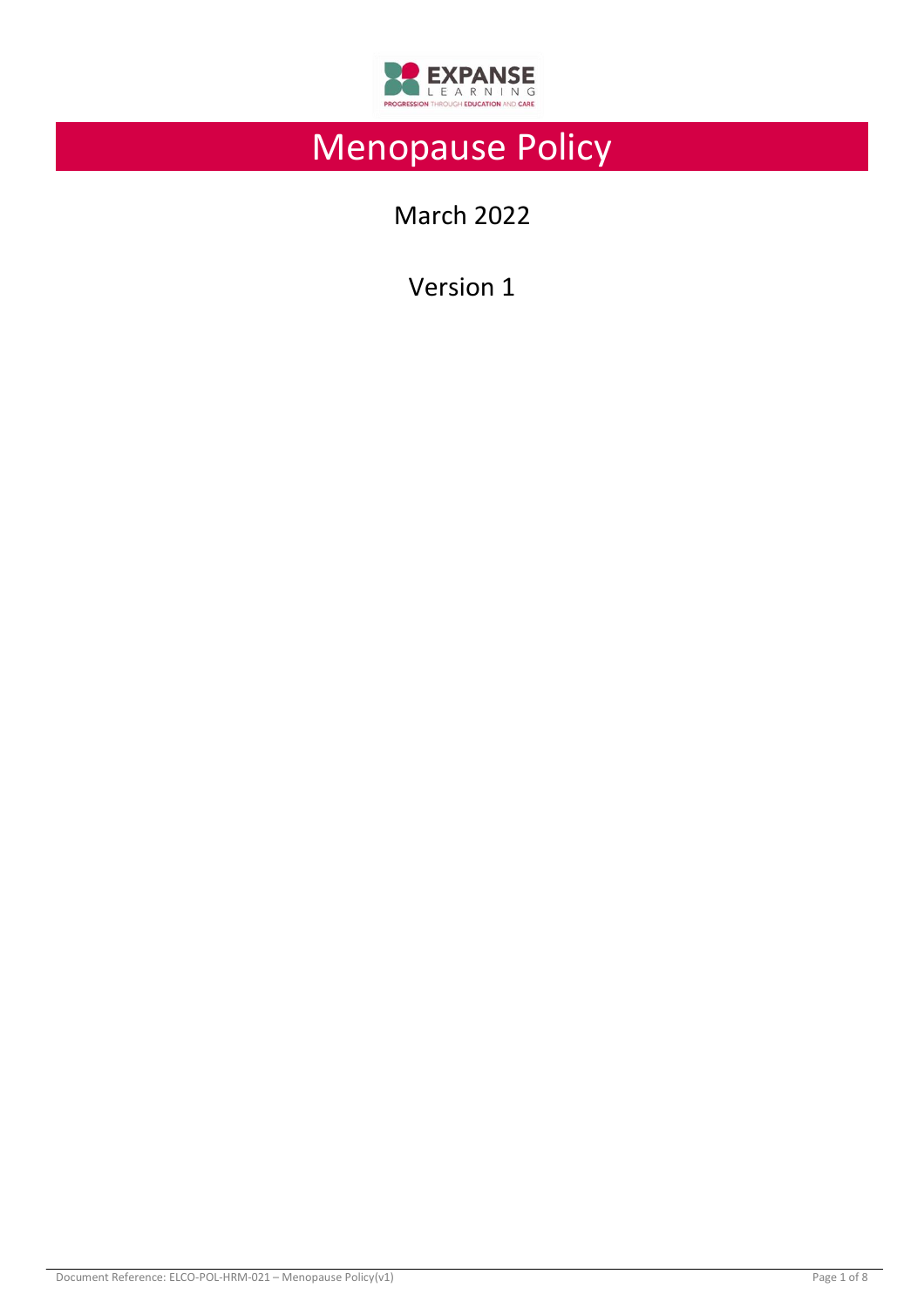### **1. Scope**

#### This policy applies to all employees/staff of Expanse Learning

#### **2. General Principles / Target Audience**

The aims off this policy are to:

- o Foster an environment in which colleagues can openly and comfortably instigate conversations or engage in discussions about menopause.
- o Ensure everyone understands what menopause is, can confidently have good conversations, and are clear on the Expanse Learning's policy and practices, supported by Human Resources and Occupational Health.
- $\circ$  Educate and inform managers about the potential symptoms of menopause, and how they can support staff at work.
- $\circ$  Ensure that staff suffering with menopausal symptoms feel confident to discuss it, ask for support and make requests for reasonable adjustments so they can continue to be successful in their roles or studies.
- o Reduce absenteeism due to menopausal symptoms.
- o Assure staff that as a responsible employer, we are committed to supporting their needs during menopause.

#### **3. Definitions and Abbreviations**

- EAP = Employee Assistance Programme
- FOM = Faculty of Occupational Medicine
- HR = Human Resources

#### **4. Female Menopause**

**Menopause** is defined as a biological stage in both women and men's lives.

For women this occurs when she stops menstruating and reaches the end of her natural reproductive life. Usually, it is defined as having occurred when a woman has not had a period for twelve consecutive months (for women reaching menopause naturally). The average age for a woman to reach menopause is 51, however, it can be earlier or later due to surgery, illness or other reasons.

**Perimenopause** is the time leading up to menopause when a woman may experience changes, such as irregular periods or other menopausal symptoms. This can be years before menopause.

**Post-menopause** is the time after menopause has occurred, starting when a woman has not had a period for twelve consecutive months.

### **Symptoms of Female Menopause**

- o It is important to note that not every woman will notice every symptom, or even need help or support. However, 75% of women do experience some symptoms, and 25% could be classed as severe.
- o Symptoms can manifest both physically and psychologically including, but not exclusively, hot flushes, poor concentration, headaches, panic attacks, heavy / light periods, anxiety, and loss of confidence. Some women also have trouble sleeping.
- $\circ$  Menopause is a natural part of every woman's life, and it isn't always an easy transition. With the right support, it can be much better. Whilst every woman does not suffer with symptoms, supporting those who do will improve their experience at work.
- o Menopause should not be taboo or 'hidden'. We want everyone to understand what menopause is, and to be able to talk about it openly, without embarrassment. This is not just an issue for women, men should be aware too.
- $\circ$  The changing age of the UK's workforce means that between 75% and 80% of menopausal women are in work. Research shows that many women are unwilling to discuss menopause-related health problems with their line manager, nor ask for the support or adjustments that they may need.
- o Expanse Learning is committed to providing an inclusive and supportive working environment for everyone who works here.
- o This policy sets out the guidelines for members of staff and managers on providing the right support to manage menopausal symptoms at work. It is not contractual and does not form part of the terms and conditions of employment.

#### **5. Male Menopause**

The male menopause "andropause" is used to describe aging-related hormone changes in men. Other terms include testosterone deficiency syndrome, androgen deficiency of the ageing male and late-onset male hypogonadism.

Testosterone levels vary greatly among men. In general, older men tend to have lower testosterone levels than younger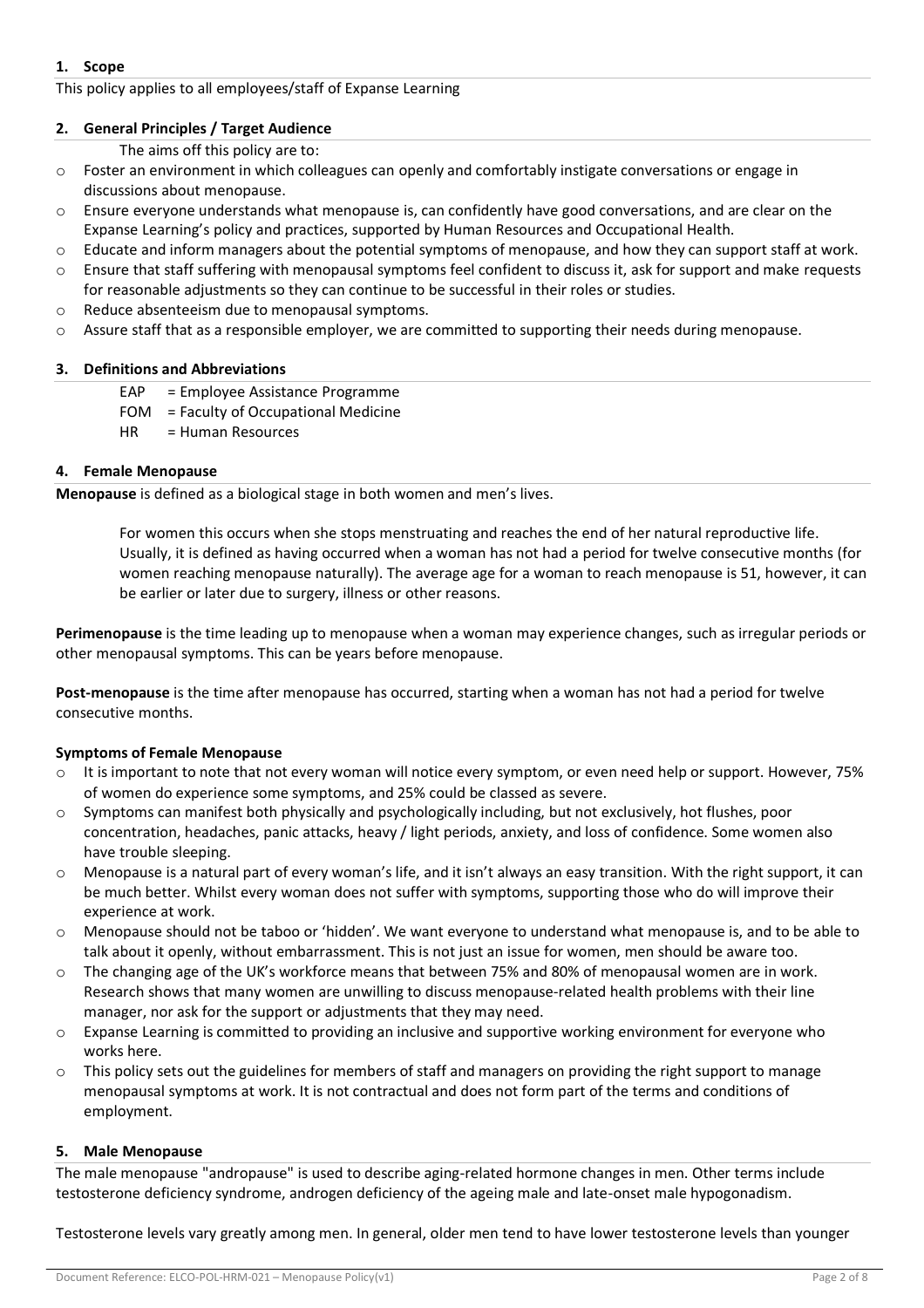men. Testosterone levels gradually decline throughout adulthood — about 1 percent a year after age 30 on average.

## **Signs and Symptoms of the Male Menopause**

- o Low energy
- o Rarely, you might experience hot flushes
- o Changes in sleep patterns. Sometimes low testosterone causes sleep disturbances, such as insomnia, or increased sleepiness
- o Emotional changes. Low testosterone might contribute to a decrease in motivation or self-confidence. You might feel sad or depressed or have trouble concentrating or remembering things.
- $\circ$  Physical changes Various physical changes are possible, including increased body fat, reduced muscle bulk and strength, and decreased bone density. Swollen or tender breasts (gynecomastia) and loss of body hair are possible.
- o Changes in sexual function. This might include reduced sexual desire, erectile dysfunction, fewer spontaneous erections — such as during sleep — and infertility. Your testes may also become smaller.

# **6. Responsibilities (Ownership and Accountability)**

### **Members of staff:**

- All staff are responsible for:
- o Taking a personal responsibility to look after their health
- o Being open and honest in conversations with managers, HR and Occupational Health
- $\circ$  If a member of staff is unable to speak to their line manager, or if their line manager is not supporting them, they can speak to the HR
- o Contributing to a respectful and productive working environment
- o Being willing to help and support their colleague
- o Understanding any necessary adjustments their colleagues are receiving resulting from their menopausal symptoms.

### **Line Managers**

See Appendix 1 for Managers' Guidance. All line managers should:

- o Familiarise themselves with the Menopause Policy and Guidance
- $\circ$  Be ready and willing to have open discussions about menopause, appreciating the personal nature of the conversation, and treating the discussion sensitively and professionally
- $\circ$  Use the guidance in Appendices 1 and 2, signposting and reviewing together, before agreeing with the individual how best they can be supported, and any adjustments required
- o Record adjustments agreed, and actions to be implemented
- o Ensure ongoing dialogue and review dates
- o Ensure that all agreed adjustments are adhered to.

Where adjustments are unsuccessful, or if symptoms are proving more problematic, the Line Manager may:

- o Discuss a referral to Occupational Health for further advice
- o Refer the employee to Occupational Health
- $\circ$  Review Occupational Health advice, and implement any recommendations, where reasonably practical
- o Update the action plan and continue to review
- o Seek further support from HR

### **Occupational Health**

The role of Occupational Health is to:

- $\circ$  Carry out a holistic assessment of individuals as to whether menopause may be contributing to symptoms / wellbeing, providing advice and guidance in line with up- to-date research
- o Signpost to appropriate sources of help and advice (refer to Appendix 2 for more information)
- o Provide support and advice to Head of Shared Services and Line Managers in identifying reasonable adjustments, if required
- o Provide support services (see Appendix 2 below)

# **Business Officers (BO)**

BO will:

- o Offer guidance to managers on the interpretation of this Policy and Guidance
- o Attend training sessions, support the development of briefing sessions, for staff
- o Monitor and evaluate the effectiveness of this policy in respect of related absence levels and performance.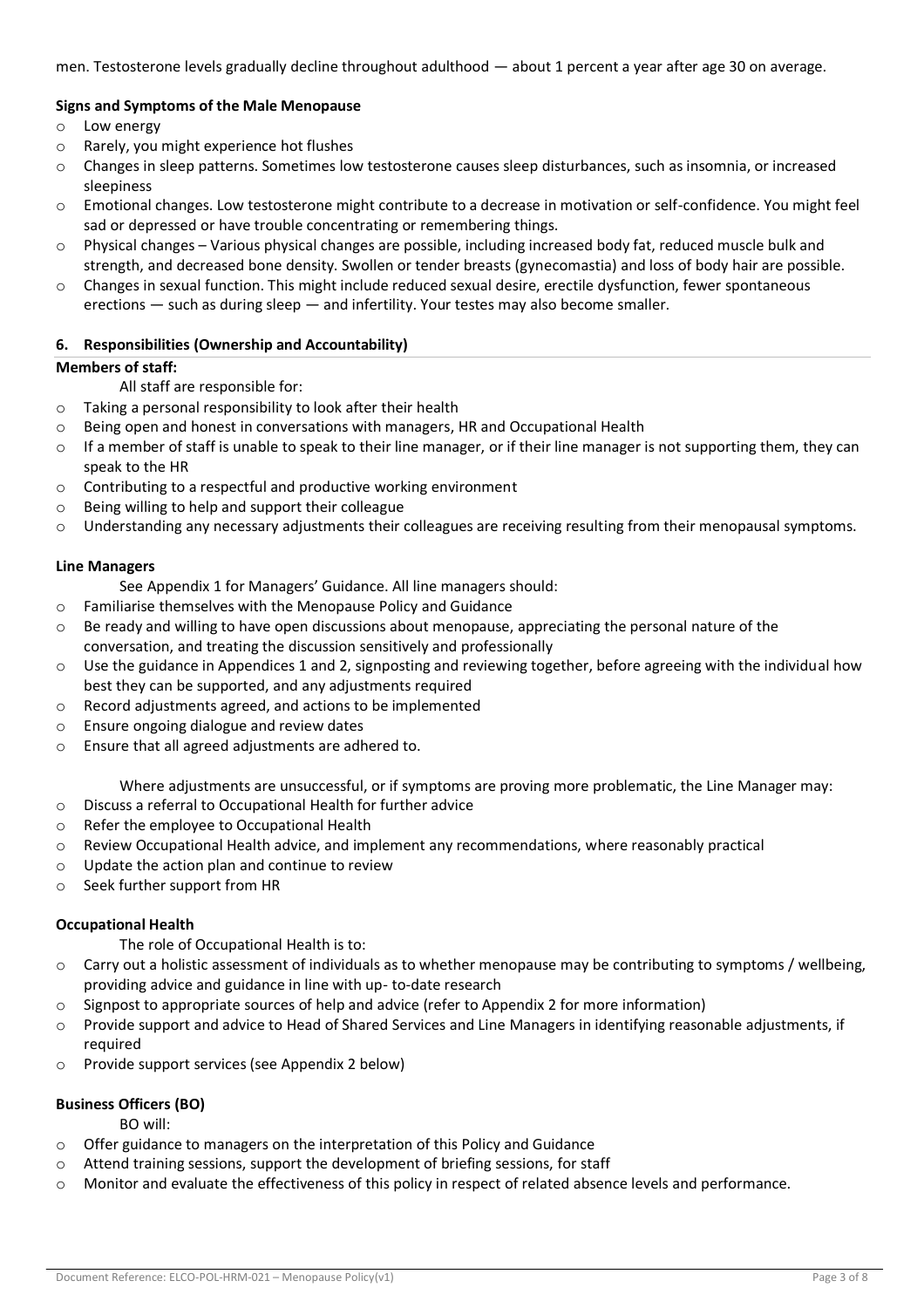# **Employee Assistance (EAP)**

The Employee Assistance service will:

- o Provide access to 24/7 telephone counselling for all members of staff
- o Provide on-line (downloadable) advice sheets (see further links in Appendix 2).

### **7. References and Associated Documents**

Expanse Learning has used guidance from the Faculty of Occupational Medicine (FOM) Guidance and the National Institute for Health and Care Excellence (NICE). The NICE guidelines set out the recommendations for medical professionals when treating menopausal women, and for patients as to the treatment and guidance they should be offered.

Self-management, with support from Expanse Learning, managers, and colleagues, will help to manage symptoms.

Appendix 1 details some recommendations to support symptomatic women and men, who may need advice and support. Appendix 1a is a template to assist you in recording conversations, and agreed actions and adjustments, with members of staff.

- o Daisy Network, n.d. *Information and support on very early menopause.* [Online] Available at: https:/[/www.daisynetwork.org/](http://www.daisynetwork.org/)
- o FOM, n.d. *Advice on the menopause.* [Online] Available at: http[s://www.fom.ac.uk/health-at-work-2/information](http://www.fom.ac.uk/health-at-work-2/information-for-employers/dealing-)[for-employers/dealing-](http://www.fom.ac.uk/health-at-work-2/information-for-employers/dealing-) with-health-problems-in-the-workplace/advice-on-the-menopause
- o Health Assured, n.d. [Online] Available at: https://healthassuredeap.co.uk/ [Accessed 18 02 2020].
- o Health Happy Woman, n.d. *Information on hysterectomy. This provides an insight into surgically induced menopause as a result of having a hysterectomy.* Available at: https://healthyhappywoman.co.uk/
- o Henpicked, n.d. *A Natural Approach to Menopause.* [Online] Available at: https://henpicked.net/a-naturalapproach-to-menopause/
- o Henpicked, n.d. *Asking for support through menopause.* [Online] Available at: https://henpicked.net/asking-forsupport-through-menopause/
- o Henpicked, n.d. *Exercise and Nutrition during Menopause.* [Online] Available at: https://henpicked.net/exerciseand-nutrition-during-menopause/
- o Henpicked, n.d. *Menopause: Getting the Right Treatment.* [Online] Available at: https://henpicked.net/menopause-getting-the-right-treatment/
- o Henpicked, n.d. *What are the symptoms of menopause?.* [Online] Available at: https://henpicked.net/what-arethe-symptoms-of-menopause/
- o ]NHS, 2018. *Menopause - Symptoms.* [Online] Available at: https:/[/www.nhs.uk/conditions/menopause/symptoms/](http://www.nhs.uk/conditions/menopause/symptoms/)
- o NICE, Last updated: December 2019. *Menopause: diagnosis and management - NICE guideline [NG23].* [Online] Available at: https:/[/www.nice.org.uk/guidance/ng23/ifp/chapter/About-this-information](http://www.nice.org.uk/guidance/ng23/ifp/chapter/About-this-information)
- o Royal College of Obstetricians and Gynaecologists, n.d. *Menopause and women's health in later life.* [Online] Available at: https:/[/www.rcog.org.uk/en/patients/menopause/](http://www.rcog.org.uk/en/patients/menopause/)

### **8. Monitoring & Review**

This Policy will be reviewed every 2 years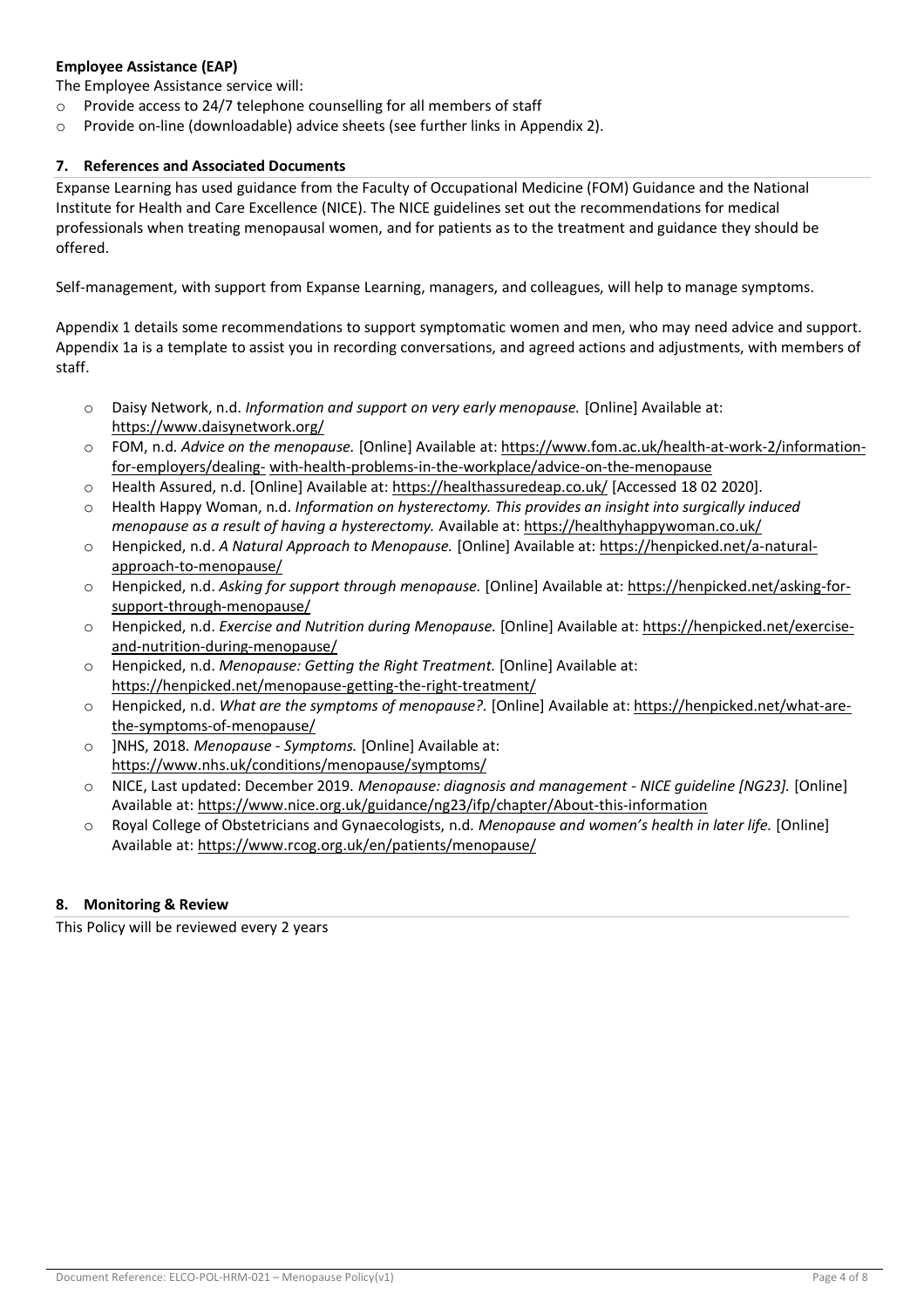| <b>Impact of non-compliance</b>            |                                                                          |                          |  |  |
|--------------------------------------------|--------------------------------------------------------------------------|--------------------------|--|--|
| Staff:                                     | Disciplinary action, poor performance, lack of support                   |                          |  |  |
| Student:                                   | Not applicable                                                           |                          |  |  |
| Legislation/organisational:                | Reputational damage, litigation, statutory and non-regulated compliance. |                          |  |  |
| Compliance lead:                           | Corporate Services (Data & Compliance)                                   |                          |  |  |
| <b>Policy Reference:</b>                   | ELGR-POL-HRM-021                                                         |                          |  |  |
| Version:                                   | 1                                                                        |                          |  |  |
| <b>Agreed policy location:</b>             | DatabridgeMIS and Company Webpage                                        |                          |  |  |
| Does the policy require Governor approval? | No                                                                       |                          |  |  |
| <b>Approval</b>                            |                                                                          |                          |  |  |
| <b>Prepared by</b>                         | Approved by                                                              | <b>Counter Signatory</b> |  |  |
| Karl Wane                                  | <b>Tony Brown</b>                                                        | <b>Richard King</b>      |  |  |
| 24/03/2022                                 | 24/03/2022                                                               | 24/03/2022               |  |  |
|                                            |                                                                          |                          |  |  |

Director of Post 16 Education **CEO** CEO Director of Schools, Pre 16 Education **CEO** Director of Schools, Pre 16 Education

*Version Date Revision Review Date 1* 24/03/2022 First Issue 23/03/2023

**Version Control**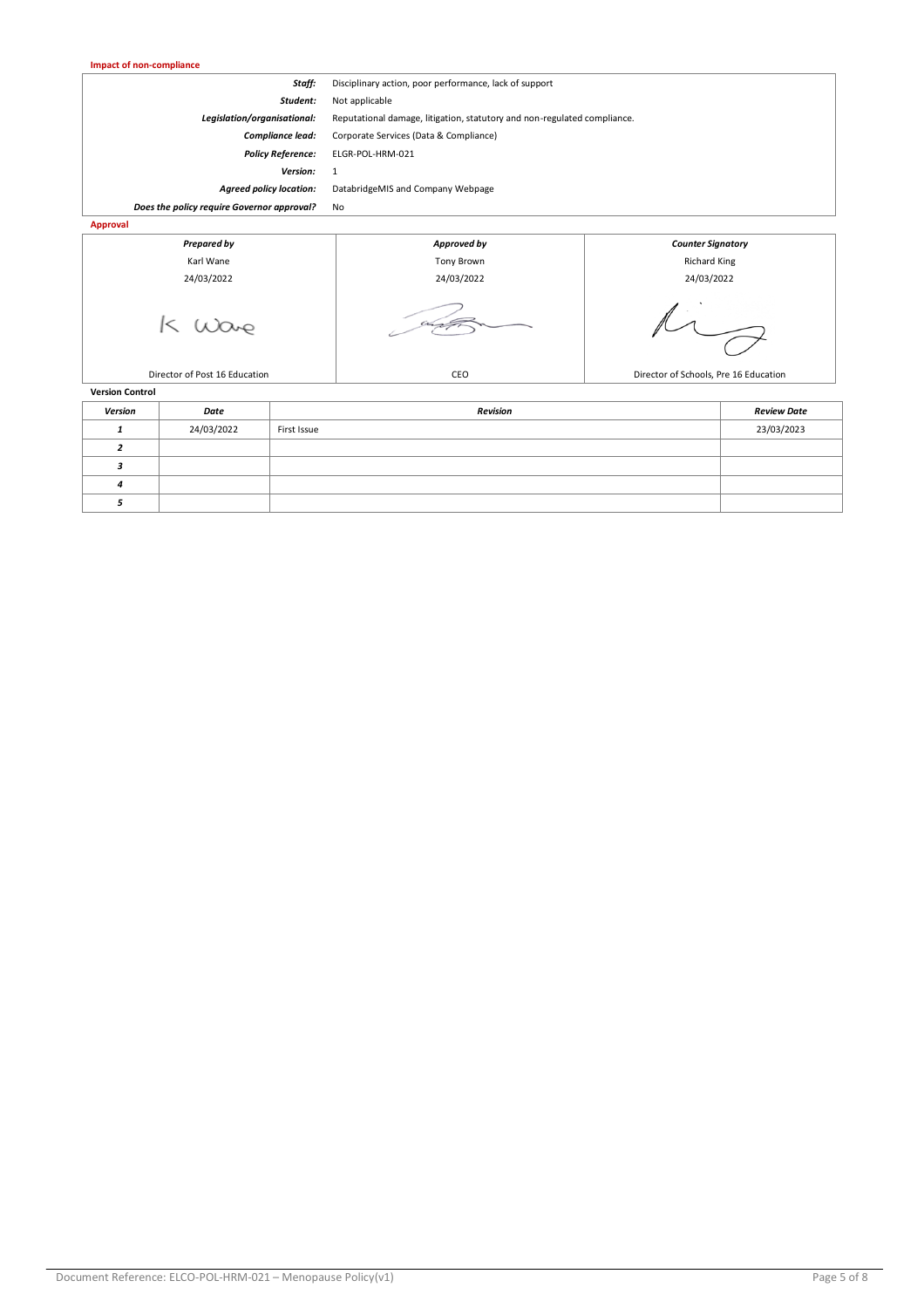We recognise that every member of staff is different, and it is, therefore, not feasible to set out a structured set of specific guidelines. All advice is given, and written, in accordance with the Faculty of Occupational Medicine (FOM) recommendations and best practice.

If an employee wishes to speak about their symptoms, or just to talk about how they are feeling (they may not recognise themselves that they are symptomatic), or if an employee wishes to speak about a family member, please ensure that you:

- o Allow adequate time to have the conversation
- o Find an appropriate space to preserve confidentiality
- o Encourage them to speak openly and honestly
- $\circ$  Suggest ways in which they can be supported hand out the Menopause Advice Sheet (Appendix 2)
- o A welfare log/record must be completed for all discussions. **If necessary** complete event **(Group) – Menopause Support Plan** and agree actions, and how to implement them (you can use the template at Appendix 1a to record the meeting, so that all parties agree what has been discussed, and the next steps, before the meeting ends and attach to the event). Ensure this record is treated as confidential and is stored securely
- o Agree if other members of the team should be informed, when and by whom
- $\circ$  Ensure that designated time is allowed for a follow up meeting. Do not rely on quick queries during chance encounters in the corridor or break room.

#### **Symptoms Support**.

Symptoms can manifest both physically and psychologically, including, but not exhaustively or exclusively; support for staff should be considered as detailed below:

#### **Hot Flushes**.

- o Request temperature control for their work area, such as a fan on their desk (where possible a USB connected desk fan to ensure environmentally friendly) or moving near a window, or away from a heat source
- o Easy access to drinking water
- o Be allowed to adapt dress code for comfortable clothing etc
- $\circ$  Have access to a rest room for breaks if their work involves long periods of standing or sitting, or a quiet area if they need to manage a severe hot flush.

## **Heavy / irregular / unpredictable Periods**.

o Have permanent access to washroom facilities

#### **Headaches**.

- o Have ease of access to fresh drinking water
- o Offer a quiet space to work where practicable and possible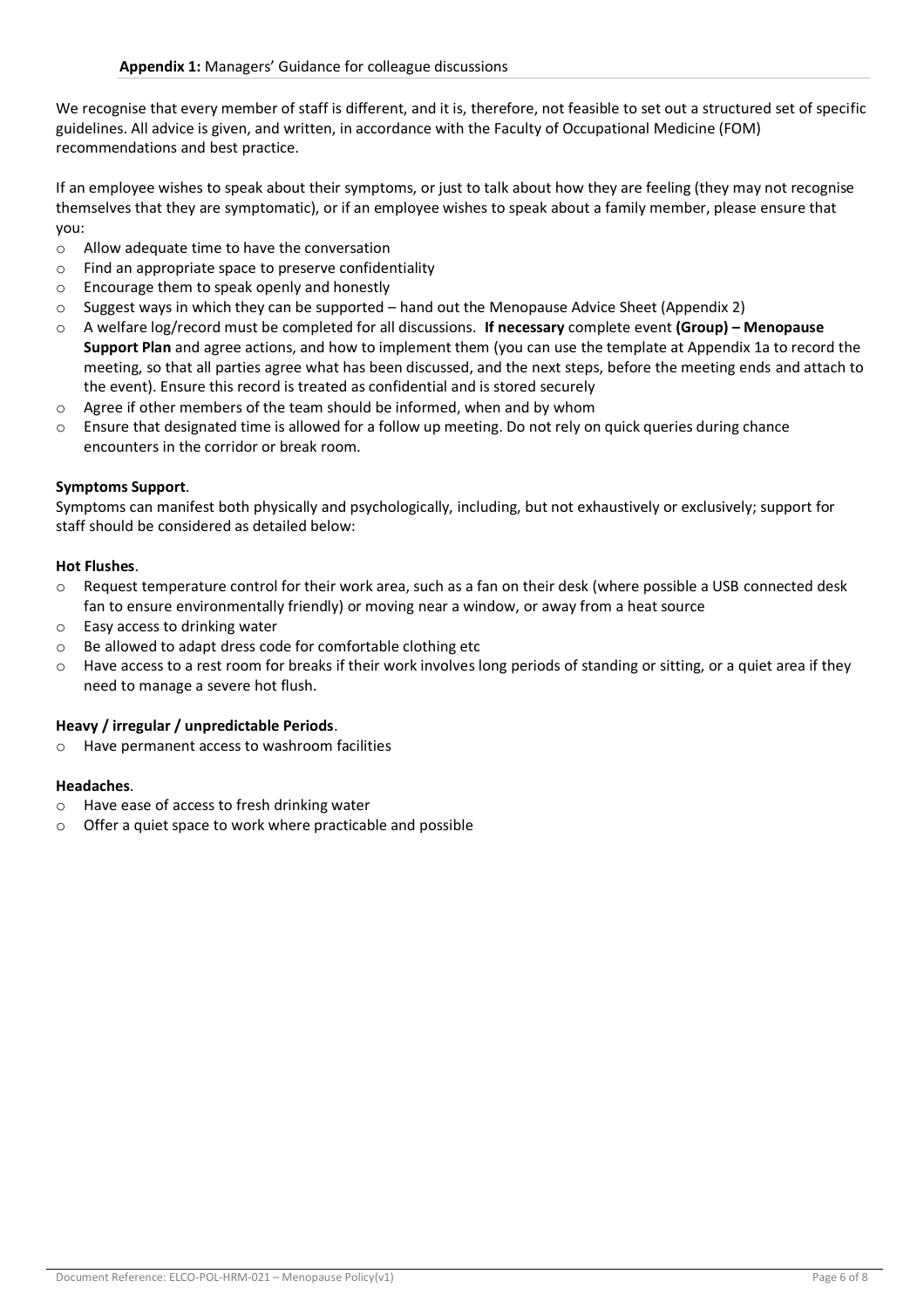# **Appendix 1a:** Confidential Colleague Discussion – Template

| Member of staff details                 |  |  |            |  |  |
|-----------------------------------------|--|--|------------|--|--|
| Name:                                   |  |  | Job Title: |  |  |
| Present at meeting (line manager name): |  |  |            |  |  |
| Date of discussion:                     |  |  |            |  |  |
| Summary of discussion                   |  |  |            |  |  |
|                                         |  |  |            |  |  |
|                                         |  |  |            |  |  |
|                                         |  |  |            |  |  |
|                                         |  |  |            |  |  |
|                                         |  |  |            |  |  |
|                                         |  |  |            |  |  |
|                                         |  |  |            |  |  |
|                                         |  |  |            |  |  |
| Actions Agreed/Adjustments:             |  |  |            |  |  |
|                                         |  |  |            |  |  |
|                                         |  |  |            |  |  |
|                                         |  |  |            |  |  |
|                                         |  |  |            |  |  |
|                                         |  |  |            |  |  |
|                                         |  |  |            |  |  |
|                                         |  |  |            |  |  |
| Date of next review:                    |  |  |            |  |  |
| Signed by:                              |  |  |            |  |  |
| Employee<br>Line Manager                |  |  |            |  |  |
| Name:                                   |  |  | Name:      |  |  |
| Signature:                              |  |  | Signature: |  |  |
| Job Title:                              |  |  | Job Title: |  |  |
| Date:                                   |  |  | Date:      |  |  |